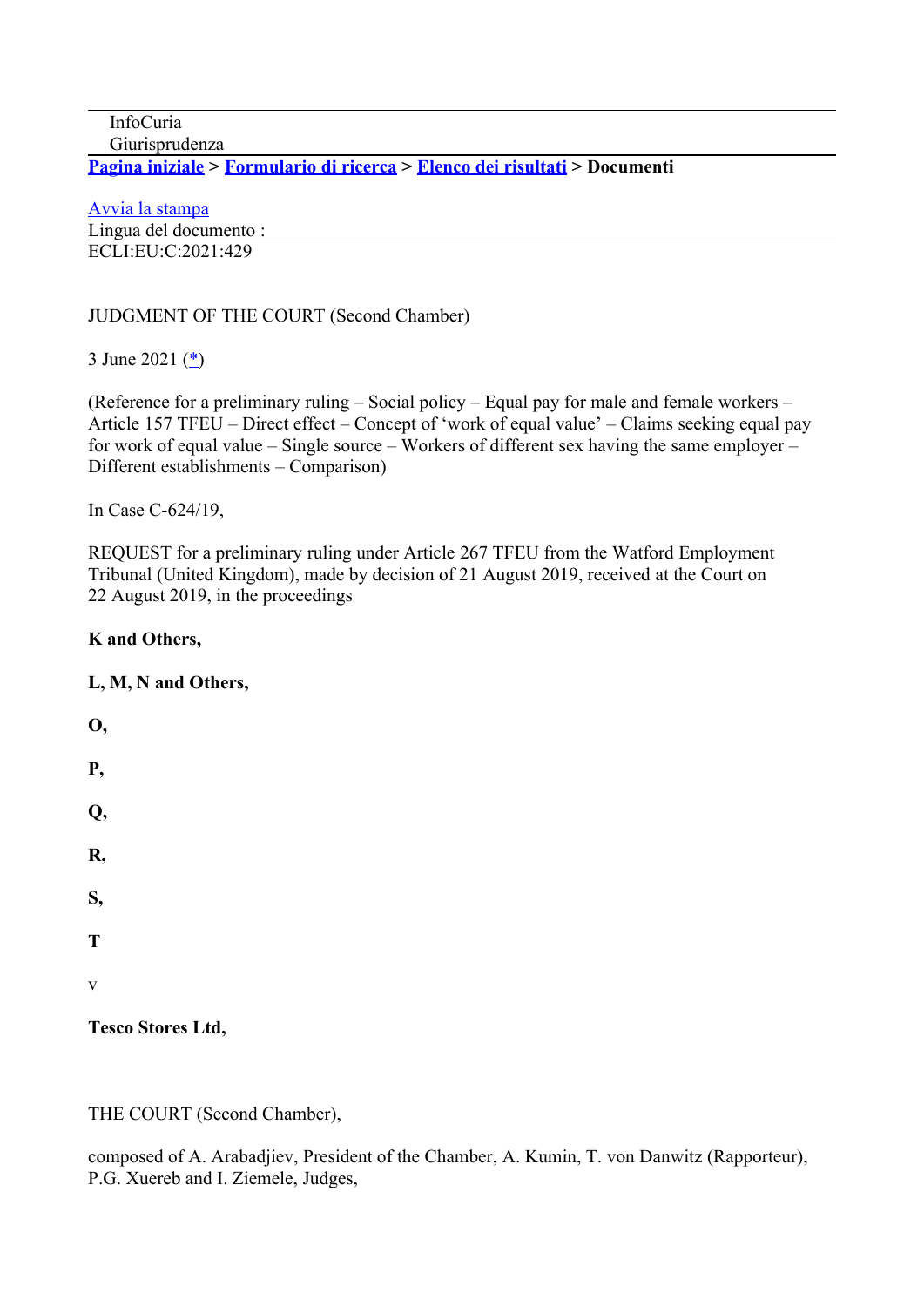Advocate General: H. Saugmandsgaard Øe,

Registrar: A. Calot Escobar,

having regard to the written procedure,

after considering the observations submitted on behalf of:

– K and Others, by K. Daurka and B. Croft, Solicitors, S. Jones QC, A. Blake and N. Connor, Barristers, and C. Barnard,

– L, M, N and Others, by E. Parkes, Solicitor, K. Bryant QC and S. Butler, N. Cunningham and C. Bell, Barristers,

– Tesco Stores Ltd, by A. Taggart, Solicitor, and P. Epstein QC,

– the European Commission, by L. Flynn and A. Szmytkowska, acting as Agents,

having decided, after hearing the Advocate General, to proceed to judgment without an Opinion,

gives the following

#### **Judgment**

1 This request for a preliminary ruling concerns the interpretation of Article 157 TFEU.

2 The request has been made in proceedings between approximately 6 000 workers and Tesco Stores Ltd, which employs or employed those workers in its stores, concerning a claim for equal pay for male and female workers.

# **Legal context**

#### *EU law*

## *Provisions relating to the withdrawal of the United Kingdom of Great Britain and Northern Ireland from the European Union*

3 By Decision (EU) 2020/135 of 30 January 2020 on the conclusion of the Agreement on the withdrawal of the United Kingdom of Great Britain and Northern Ireland from the European Union and the European Atomic Energy Community (OJ 2020 L 29, p. 1), the Council of the European Union approved that agreement (OJ 2020 L 29, p. 7; 'the Withdrawal Agreement'), which was attached to the decision, on behalf of the European Union and the European Atomic Energy Community (EAEC).

4 Article 86 of the Withdrawal Agreement, headed 'Pending cases before the Court of Justice of the European Union', provides in paragraphs 2 and 3:

'2. The Court of Justice of the European Union shall continue to have jurisdiction to give preliminary rulings on requests from courts and tribunals of the United Kingdom made before the end of the transition period.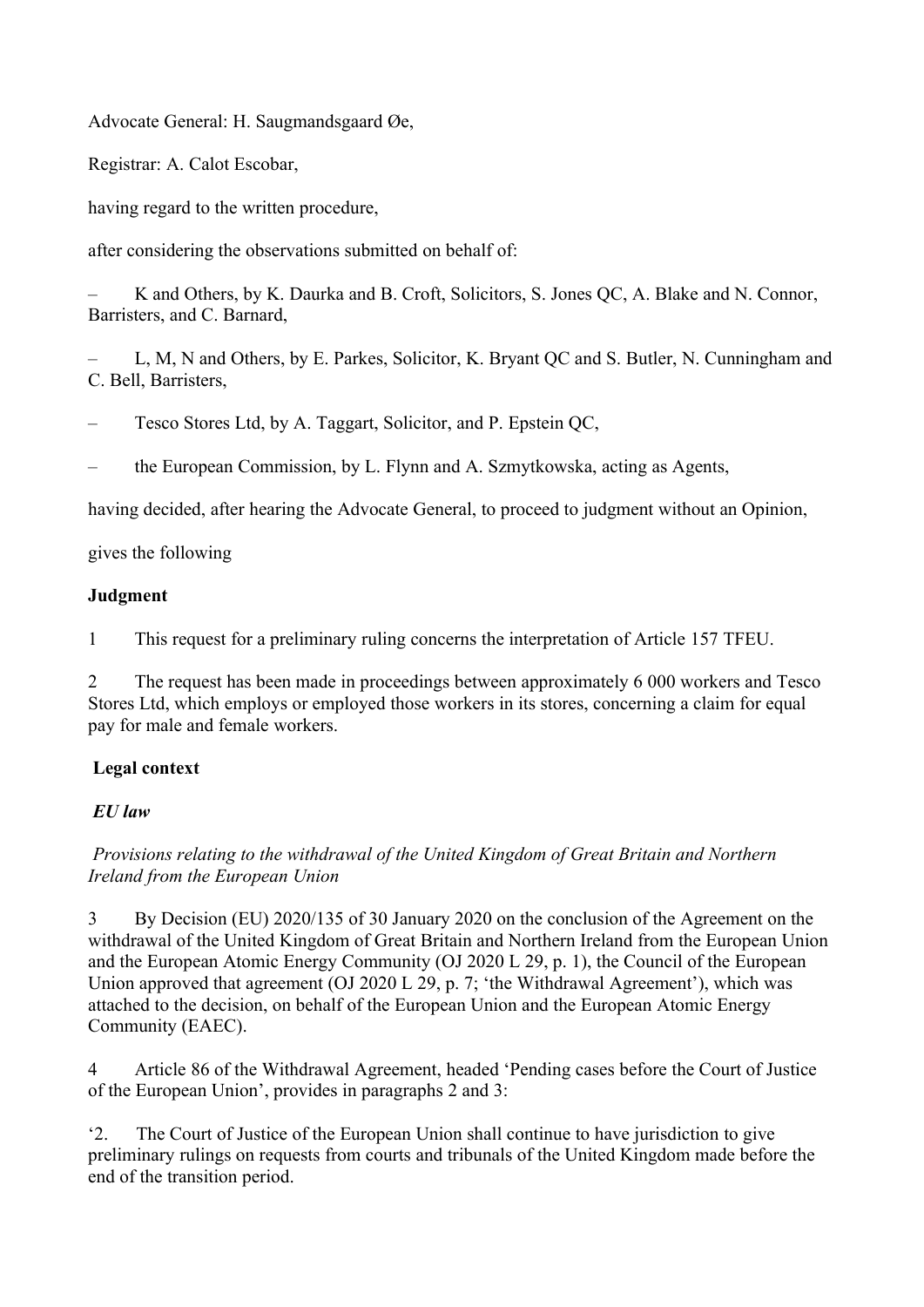3. For the purposes of this Chapter, proceedings shall be considered as having been brought before the Court of Justice of the European Union, and requests for preliminary rulings shall be considered as having been made, at the moment at which the document initiating the proceedings has been registered by the registry of the Court of Justice ...'

5 In accordance with Article 126 of the Withdrawal Agreement, the transition period started on the date of entry into force of that agreement and ended on 31 December 2020.

*Provisions relating to the principle of equal pay for male and female workers*

6 Article 119 of the EEC Treaty (which became, after amendment, Article 141 EC, now Article 157 TFEU) was worded as follows:

'Each Member State shall during the first stage ensure and subsequently maintain the application of the principle that men and women should receive equal pay for equal work.

For the purpose of this Article, "pay" means the ordinary basic or minimum wage or salary and any other consideration, whether in cash or in kind, which the worker receives, directly or indirectly, in respect of his employment from his employer.

Equal pay without discrimination based on sex means:

…

(b) that pay for work at time rates shall be the same for the same job.'

7 Article 157 TFEU provides:

'1. Each Member State shall ensure that the principle of equal pay for male and female workers for equal work or work of equal value is applied.

2. For the purpose of this Article, "pay" means the ordinary basic or minimum wage or salary and any other consideration, whether in cash or in kind, which the worker receives directly or indirectly, in respect of his employment, from his employer.

Equal pay without discrimination based on sex means:

…

(b) that pay for work at time rates shall be the same for the same job.

…'

# *United Kingdom law*

8 Section 79 of the Equality Act 2010, relating to the question of comparability, provides:

- '(1) This section applies for the purposes of this Chapter.
- (2) If A is employed, B is a comparator if subsection (3) or (4) applies.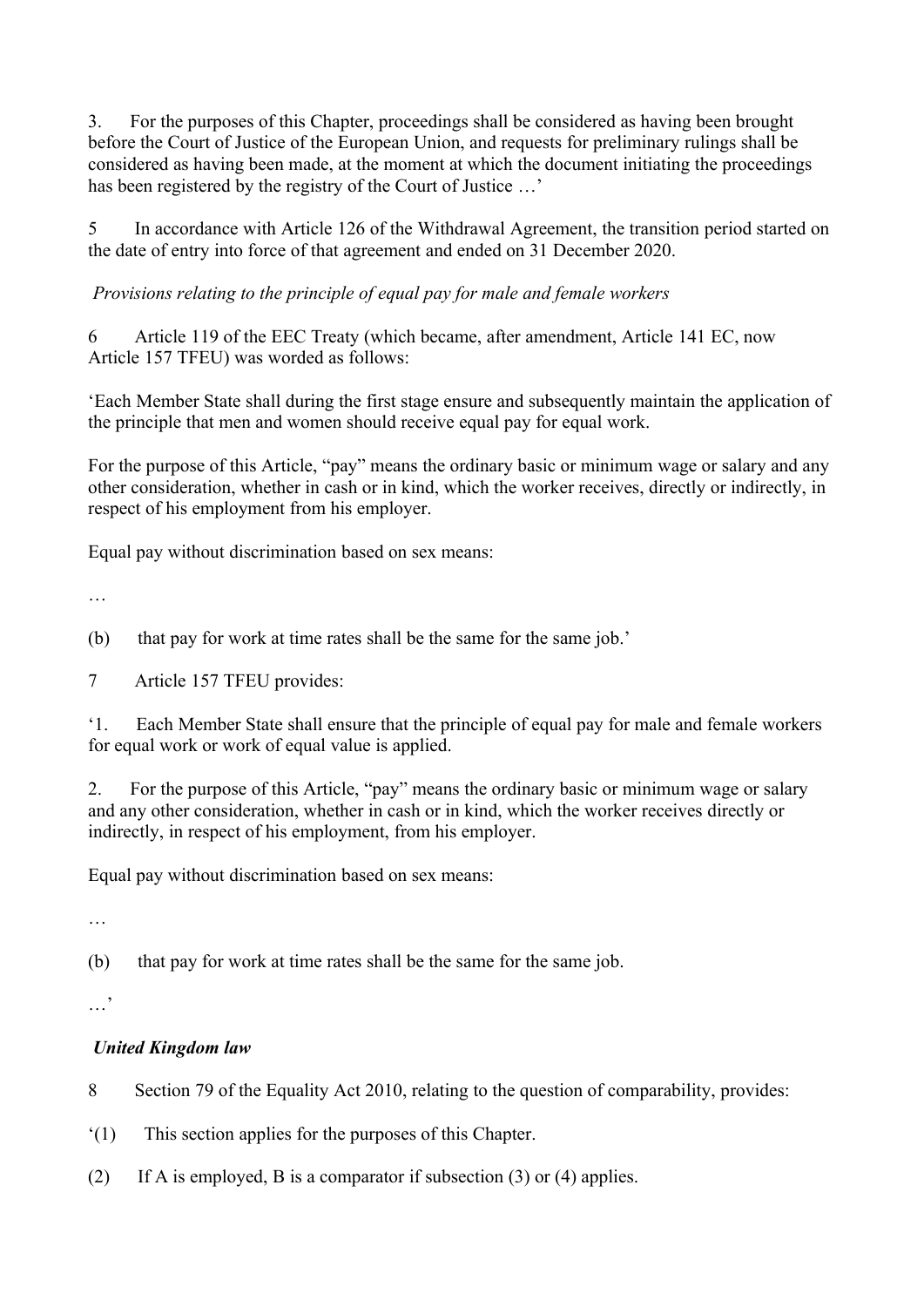…

- (4) This subsection applies if—
- (a) B is employed by A's employer or an associate of A's employer,
- (b) B works at an establishment other than the one at which A works, and
- (c) common terms apply at the establishments (either generally or as between A and B).
- …'

#### **The dispute in the main proceedings and the questions referred for a preliminary ruling**

9 Tesco Stores is a retailer that sells its products online and in 3 200 stores located in the United Kingdom. The stores, of varying size, have a total of approximately 250 000 workers, who are hourly paid and carry out various types of jobs. That company also has a distribution network of 24 distribution centres with approximately 11 000 employees, who are also hourly paid and carry out various types of jobs.

10 The claimants in the main proceedings are employees or former employees of Tesco Stores, both female ('the female claimants in the main proceedings') and male, who work or used to work in its stores. They brought proceedings against Tesco Stores before the referring tribunal, the Watford Employment Tribunal (United Kingdom), from February 2018 onwards, on the ground that they had not received equal pay for equal work, contrary to the Equality Act 2010 and Article 157 TFEU.

11 The referring tribunal stayed the male parties' claims, since it took the view that their outcome depended on the outcome of the claims brought by the female claimants in the main proceedings.

12 In support of their equal pay claims, the female claimants in the main proceedings submit, first, that their work and that of the male workers employed by Tesco Stores in the distribution centres in its network are of equal value and, second, that they are entitled to compare their work and that of those workers, although the work is carried out in different establishments, under both the Equality Act 2010 and Article 157 TFEU. They contend that, in accordance with section 79(4) of the Equality Act 2010, common terms of employment are applicable in the stores and distribution centres. Furthermore, in accordance with Article 157 TFEU, there is a single source, namely Tesco Stores, for the terms and conditions of employment of the female claimants in the main proceedings and those workers.

13 Tesco Stores disputes that the female claimants in the main proceedings have any right to compare themselves with the male workers at the distribution centres in its network, on the ground, first, that there are not common terms of employment, for the purposes of section 79(4) of the Equality Act 2010. It submits, next, that Article 157 TFEU is not directly effective in the context of claims based on work of equal value, and therefore the female claimants in the main proceedings cannot rely on that provision before the referring tribunal. Finally, and in any event, Tesco Stores contends that it cannot be classified as a 'single source' for the terms and conditions of employment in the stores and the distribution centres in its network.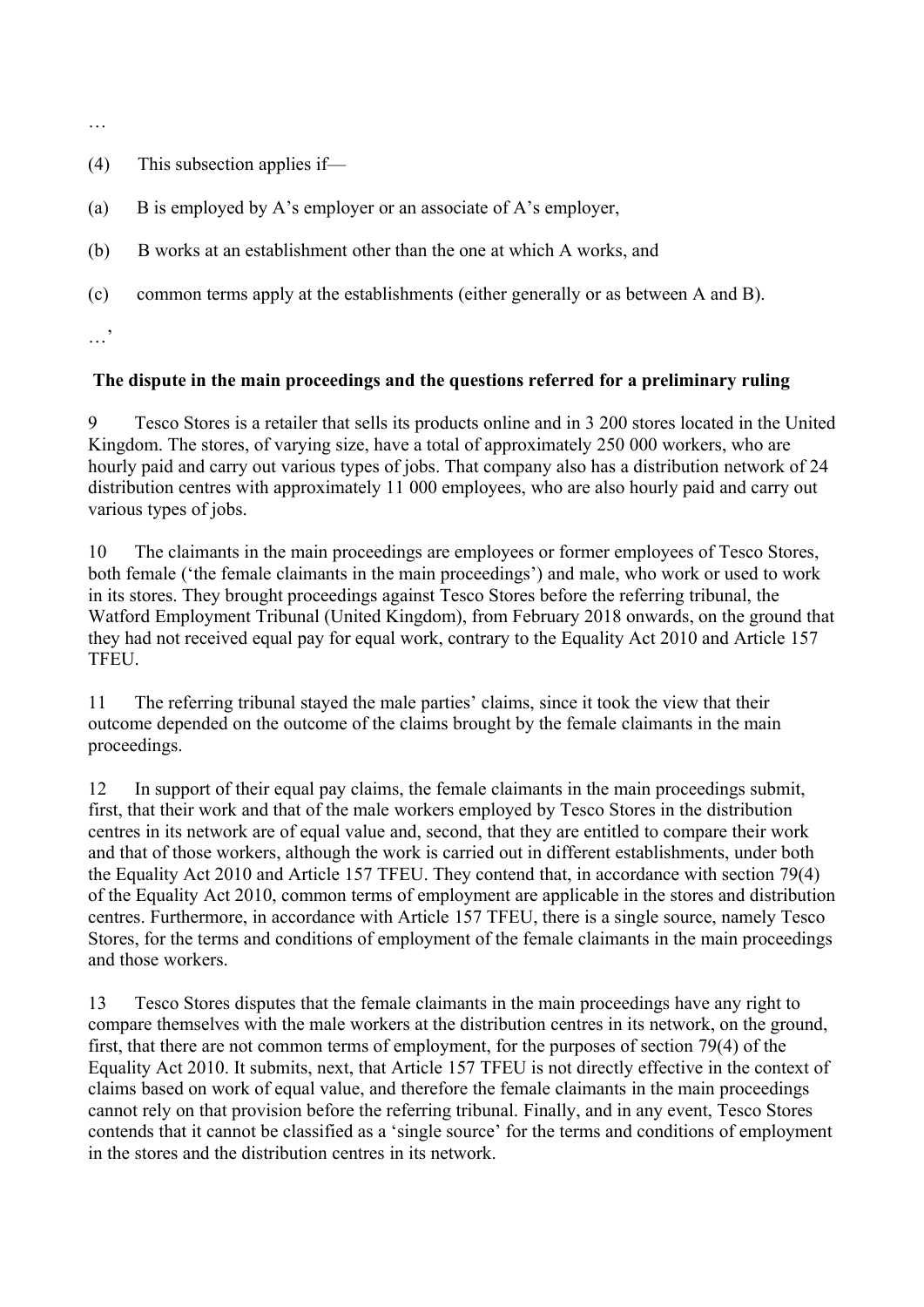14 The referring tribunal states that the female claimants in the main proceedings and the male workers taken as comparators, although employed in different establishments, have the same employer. It explains, furthermore, that it has adopted orders for the management of the claims, in order to determine, by means of expert reports, whether the jobs of the female claimants in the main proceedings are of equal value to those of their comparators.

15 The referring tribunal observes in respect of Article 157 TFEU that there is uncertainty, within United Kingdom courts and tribunals, regarding its direct effect, connected in particular with the distinction articulated in paragraph 18 of the judgment of 8 April 1976, *Defrenne* (43/75, EU:C:1976:56), between discrimination which may be identified solely with the aid of the criteria based on equal work and equal pay and discrimination which can only be identified by reference to more explicit implementing provisions of EU or national law. The claims at issue in the main proceedings could fall within the latter category, where there is no direct effect.

16 In those circumstances, the Watford Employment Tribunal decided to stay the proceedings and to refer the following questions to the Court for a preliminary ruling:

'(1) Is Article 157 [TFEU] directly effective in claims made on the basis that claimants are performing work of equal value to their comparators?

(2) If the answer to Question 1 is no, is the single source test for comparability in [Article] 157 [TFEU] distinct from the question of equal value, and if so, does that test have direct effect?'

## *Jurisdiction of the Court*

17 As a preliminary point, it follows from Article 86 of the Withdrawal Agreement, which entered into force on 1 February 2020, that the Court of Justice is to continue to have jurisdiction to give preliminary rulings on requests from courts and tribunals of the United Kingdom which were made before the end of the transition period set at 31 December 2020, and this is so in the case of the present request for a preliminary ruling.

# *Consideration of the questions referred*

# *First question*

18 By its first question, the referring tribunal asks, in essence, whether Article 157 TFEU must be interpreted as having direct effect in proceedings between individuals in which failure to observe the principle of equal pay for male and female workers for 'work of equal value', as referred to in that article, is pleaded.

19 As is apparent from the order for reference, Tesco Stores submitted in the main proceedings that Article 157 TFEU lacks direct effect in circumstances, such as those obtaining in those proceedings, in which the workers compared perform different work. In support of that contention, the respondent company in the main proceedings maintains, in its observations submitted to the Court, that the criterion of 'work of equal value', unlike the criterion of 'equal work', requires definition by provisions of national or EU law. Furthermore, the findings of the Court in paragraphs 18 to 23 of the judgment of 8 April 1976, *Defrenne* (43/75, EU:C:1976:56), and the Court's subsequent case-law, are said to bear out such an interpretation. In particular, according to that company, in essence, reliance upon the principle of equal pay for male and female workers when work of equal value is being compared is founded on a claim of discrimination that is identifiable only by reference to provisions more explicit than those of Article 157 TFEU.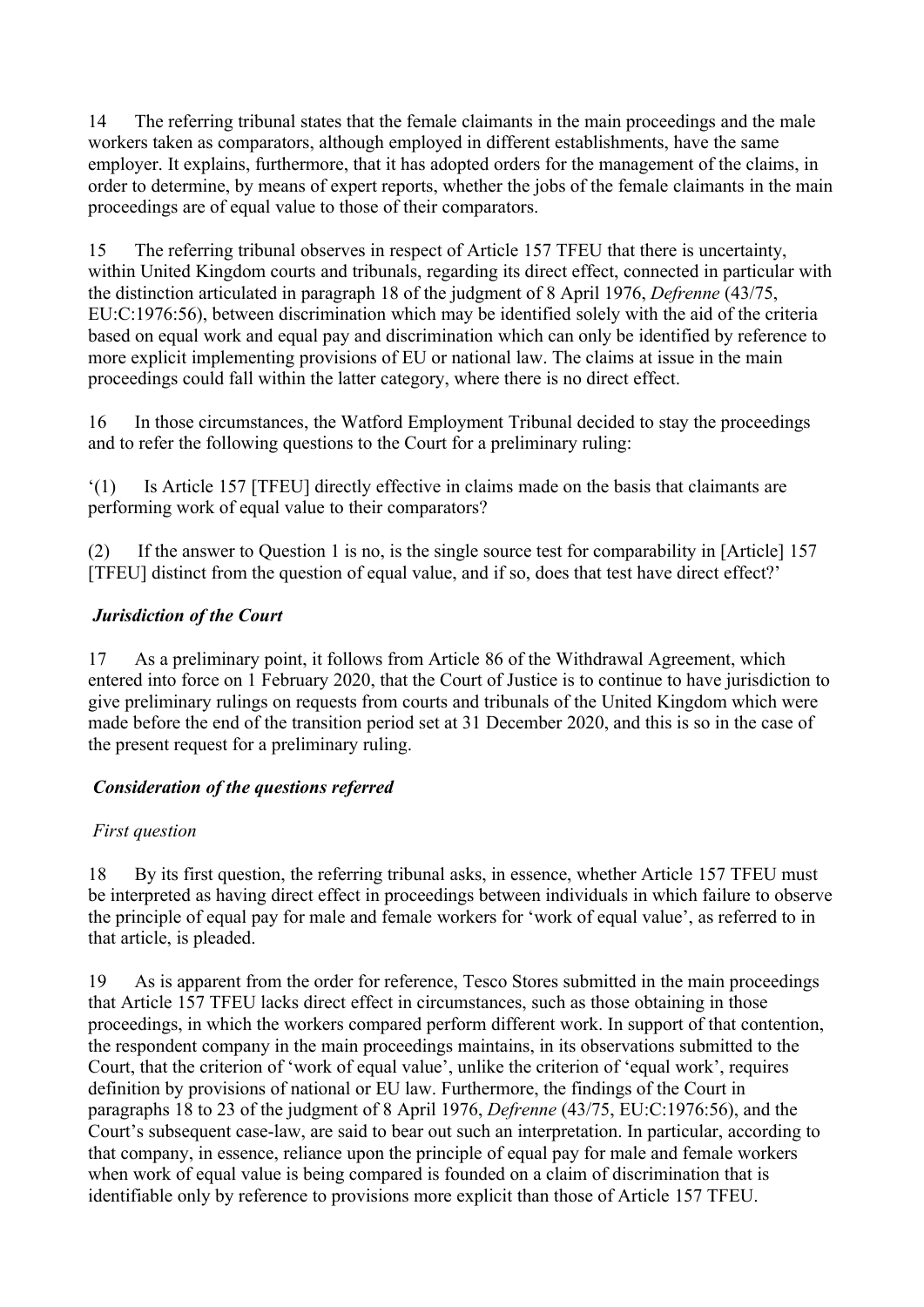20 It must be pointed out at the outset that the very wording of Article 157 TFEU cannot support that interpretation. That article states that each Member State is to ensure that the principle of equal pay for male and female workers for equal work or work of equal value is applied. Therefore, it imposes, clearly and precisely, an obligation to achieve a particular result and is mandatory as regards both 'equal work' and 'work of equal value'.

21 Thus, the Court has already held that, since Article 157 TFEU is of such a mandatory nature, the prohibition on discrimination between male and female workers applies not only to the action of public authorities but also extends to all agreements which are intended to regulate paid labour collectively, as well as to contracts between individuals (judgment of 8 May 2019, *Praxair MRC*, C-486/18, EU:C:2019:379, paragraph 67 and the case-law cited).

22 According to the Court's settled case-law, that provision produces direct effects by creating rights for individuals which the national courts are responsible for safeguarding (see, to that effect, judgment of 7 October 2019, *Safeway*, C-171/18, EU:C:2019:839, paragraph 23 and the case-law cited).

23 The principle established by that provision may be relied upon before national courts, in particular in cases of discrimination arising directly from legislative provisions or collective labour agreements, as well as in cases in which work is carried out in the same establishment or service, whether private or public (see, to that effect, judgments of 8 April 1976, *Defrenne*, 43/75, EU:C:1976:56, paragraph 40, and of 13 January 2004, *Allonby*, C-256/01, EU:C:2004:18, paragraph 45).

24 In paragraphs 18 and 21 to 23 of the judgment of 8 April 1976, *Defrenne* (43/75, EU:C:1976:56), the Court stated, in particular, that discrimination which has its origin in legislative provisions or collective labour agreements is among the forms of discrimination which may be identified solely by reference to the criteria based on equal work and equal pay laid down by Article 119 of the EEC Treaty (which became, after amendment, Article 141 EC, now Article 157 TFEU) – in contrast to those which can only be identified by reference to more explicit implementing provisions. It added that this is also the case where men and women receive unequal pay for equal work carried out in the same establishment or service, whether public or private, and that in such a situation the court is in a position to establish all the facts enabling it to decide whether a female worker is receiving lower pay than a male worker performing the same tasks.

25 The Court has specified that, in a situation of that kind, the court is in a position to establish all the facts enabling it to decide whether a female worker is receiving lower pay than a male worker engaged in equal work or work of equal value (see, to that effect, judgment of 11 March 1981, *Worringham and Humphreys*, 69/80, EU:C:1981:63, paragraph 23).

26 Furthermore, the Court has held that Article 119 of the EEC Treaty (which became, after amendment, Article 141 EC, now Article 157 TFEU) requires the application of the principle of equal pay for men and women in the case of equal work or, according to a consistent line of decisions of the Court, in the case of work of equal value (see, to that effect, judgment of 4 February 1988, *Murphy and Others*, 157/86, EU:C:1988:62, paragraph 9).

27 Moreover, that article lays down the principle that equal work or work to which equal value is attributed must be remunerated in the same way, whether it is performed by a man or a woman, a principle which is a particular expression of the general principle of equality which prohibits comparable situations from being treated differently unless the difference is objectively justified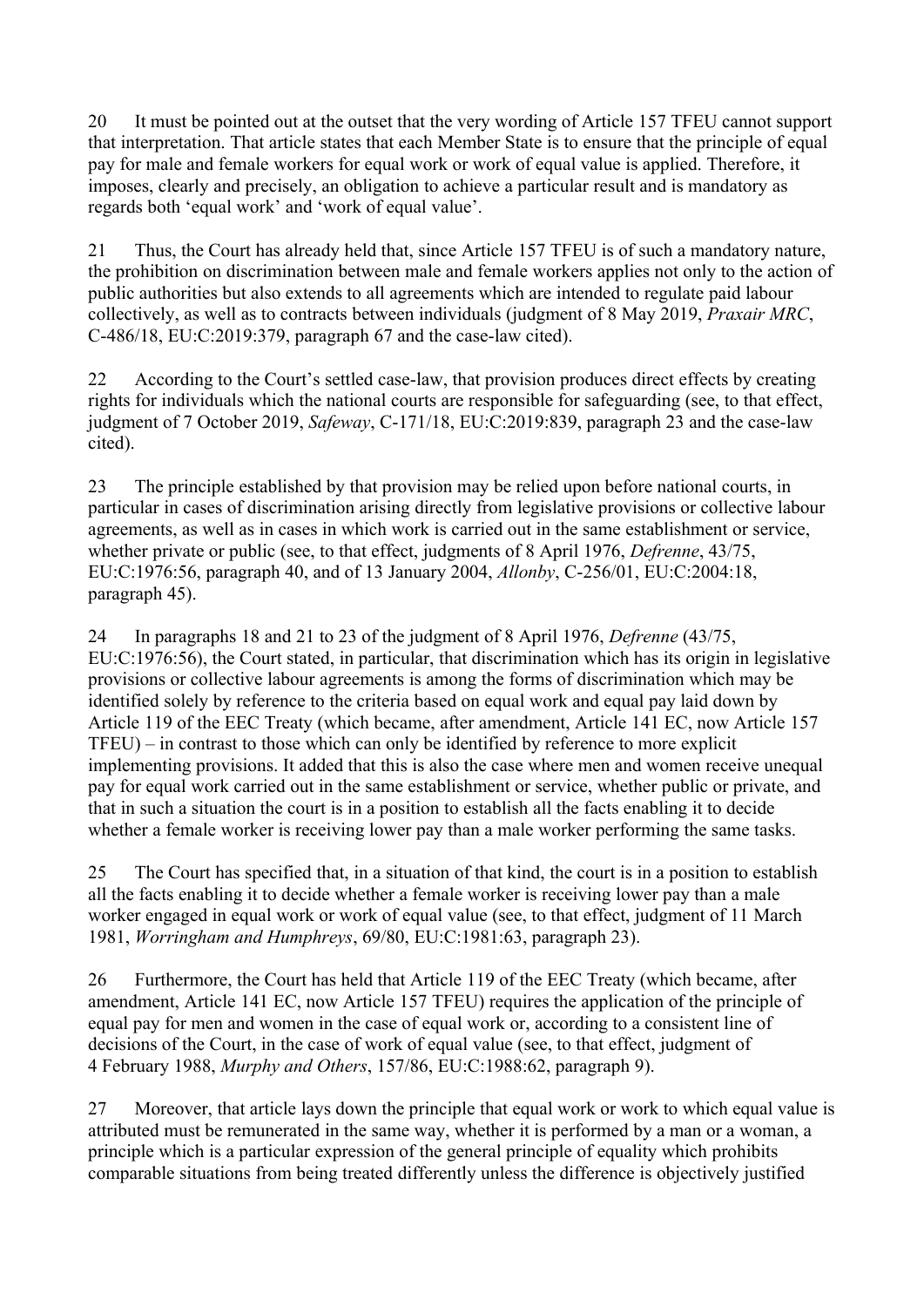(see, to that effect, judgment of 26 June 2001, *Brunnhofer*, C-381/99, EU:C:2001:358, paragraphs 27 and 28 and the case-law cited).

28 It should also be noted that the terms 'equal work', 'same job' and 'work of equal value' in Article 157 TFEU are entirely qualitative in character in that they are exclusively concerned with the nature of the work actually performed (see, to that effect, judgment of 26 June 2001, *Brunnhofer*, C-381/99, EU:C:2001:358, paragraph 42 and the case-law cited).

29 Accordingly, it is apparent from settled case-law that, contrary to Tesco Stores' submissions, the direct effect of Article 157 TFEU is not limited to situations in which the workers of different sex who are compared perform 'equal work', to the exclusion of 'work of equal value'.

30 In that context, the question whether the workers concerned perform 'equal work' or 'work of equal value', as referred to in Article 157 TFEU, is a matter of factual assessment by the court. In that regard, it should be noted that it is for the national court, which alone has jurisdiction to find and assess the facts, to determine whether, in the light of the actual nature of the activities carried out by those workers, equal value can be attributed to them (see, to that effect, judgments of 31 May 1995, *Royal Copenhagen*, C-400/93, EU:C:1995:155, paragraph 42, and of 26 June 2001, *Brunnhofer*, C-381/99, EU:C:2001:358, paragraph 49 and the case-law cited).

31 It should, furthermore, be pointed out that such an assessment must be distinguished from the characterisation of the legal obligation resulting from Article 157 TFEU, which, as has been stated in paragraph 20 of the present judgment, imposes, clearly and precisely, an obligation to achieve a particular result.

32 The foregoing interpretation is borne out by the objective pursued by Article 157 TFEU, namely the elimination, for equal work or work of equal value, of all discrimination on grounds of sex as regards all aspects and conditions of remuneration.

33 In this connection, it is to be observed that the principle, referred to in that provision, of equal pay for male and female workers for equal work or work of equal value forms part of the foundations of the European Union (see, to that effect, judgment of 3 October 2006, *Cadman*, C-17/05, EU:C:2006:633, paragraph 28 and the case-law cited).

34 Moreover, it should be pointed out, first, that, in accordance with the second subparagraph of Article 3(3) TEU, the European Union is to promote, inter alia, equality between men and women. Second, Article 23 of the Charter of Fundamental Rights of the European Union states that equality between women and men must be ensured in all areas, including employment, work and pay.

35 In the light of those factors, it must be held that the interpretation that a distinction should be drawn, as regards the direct effect of Article 157 TFEU, according to whether the principle of equal pay for male and female workers is relied upon in respect of 'equal work' or of 'work of equal value' is such as to compromise the effectiveness of that article and attainment of the objective that it pursues.

36 Furthermore, it should be pointed out that, where the differences identified in the pay conditions of workers performing equal work or work of equal value cannot be attributed to a single source, there is no entity which is responsible for the inequality and which could restore equal treatment, with the result that such a situation does not come within the scope of Article 157 TFEU (see, to that effect, judgments of 17 September 2002, *Lawrence and Others*, C-320/00, EU:C:2002:498, paragraphs 17 and 18, and of 13 January 2004, *Allonby*, C-256/01, EU:C:2004:18,